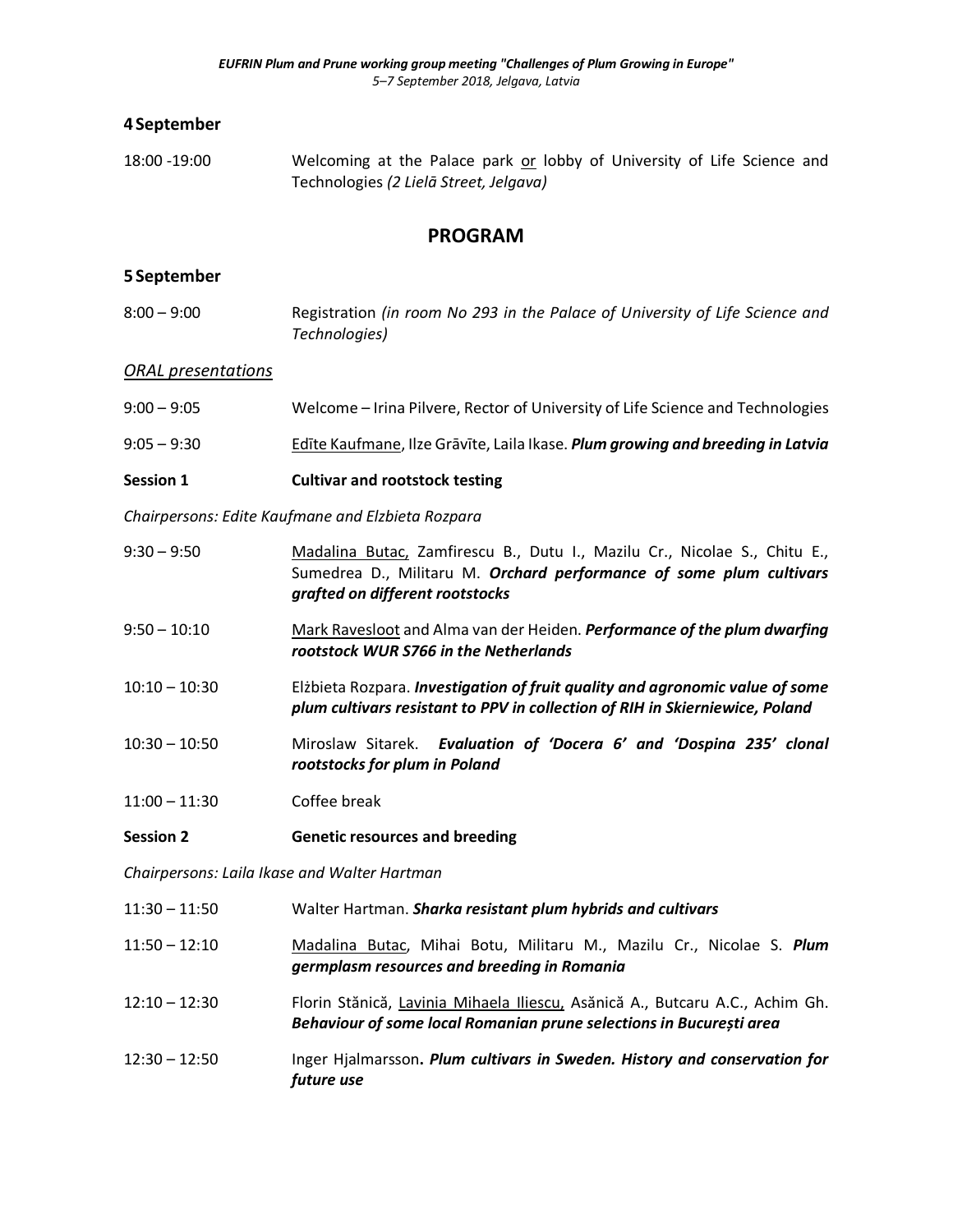## **Session 3 Plum growing technologies**

*Chairpersons: Ilze Grāvīte and Miroslaw Sitarek*

- 12:50 13:10 Florin Stănică, Lavinia Mihaela Iliescu, Peticilă A.G., Mihai C.A., Baicu I. *Behavior of some prune varieties under different planting systems and canopies in București area*
- 13:10 14:30 Lunch
- **Session 4 Pest and diseases**

*Chairpersons: Ilze Grāvīte and Miroslaw Sitarek*

14:30 – 14:50 Catița Plopa, Silvia Preda, Ioan Zagrai, Valentina Isac, Luminița Zagrai, Iosif Dragomir, Butac Mădălina. *Viral status of plum mother plantations in three important centers from Romania*

# **Session 5 Fruit quality, storage and processing**

*Chairpersons: Vitālijs Radenkovs and Krzysztof Rutkowski*

- 14:50 15:10 Krzysztof Rutkowski, Matulska A., Jozwiak Z.B. *Optimum harvest date and storage of plums - the latest research at InHort*
- 15:10 15:30 Georgios Zakynthinos, Alexandros Papachatzis, Anastasia Zakynthinou and Achilleas Papachatzis. *Seed oil sterols contribution as an origin marker of cultivated plums*
- 15:30 15:50 Georgios Zakynthinos, Alexandros Papachatzis, Anastasia Zakynthinou, Achilleas Papachatzis and Vassiliki Tsiountsioura. *Influence of traditional Drying on Polyphenols and Antioxidant Activity of Plums*
- 15:50 16:10 Georgios Zakynthinos, Alexandros Papachatzis, Anastasia Zakynthinou and Achilleas Papachatzis. *The influence of boron treatments in refrigerating storage period and in drying processing of "Skopelos" plums*
- 16:10 16:40 Coffee break

# *Flash presentations*

#### **1. Cultivar and rootstock testing**

*Chairpersons: Dzintra Dēķēna and Juozas Lanauskas*

- 16:40 16:50 Dzintra Dēķena, Ina Alsiņa, Valda Laugale, Kersti Kahu**.** *Influence of rootstocks on winter-hardiness of plum generative buds during wintering period in two growing regions*
- 16:50 17:00 Juozas Lanauskas, Nobertas Uselis, Loreta Buskienė, Darius Kviklys. *Plum cultivar evaluation on Prunus cerasifera Ehrh. Rootstock in Lithuania*
- 17:00 17:10 Alma Van der Heiden. *The marketing concept "Lazoet®"*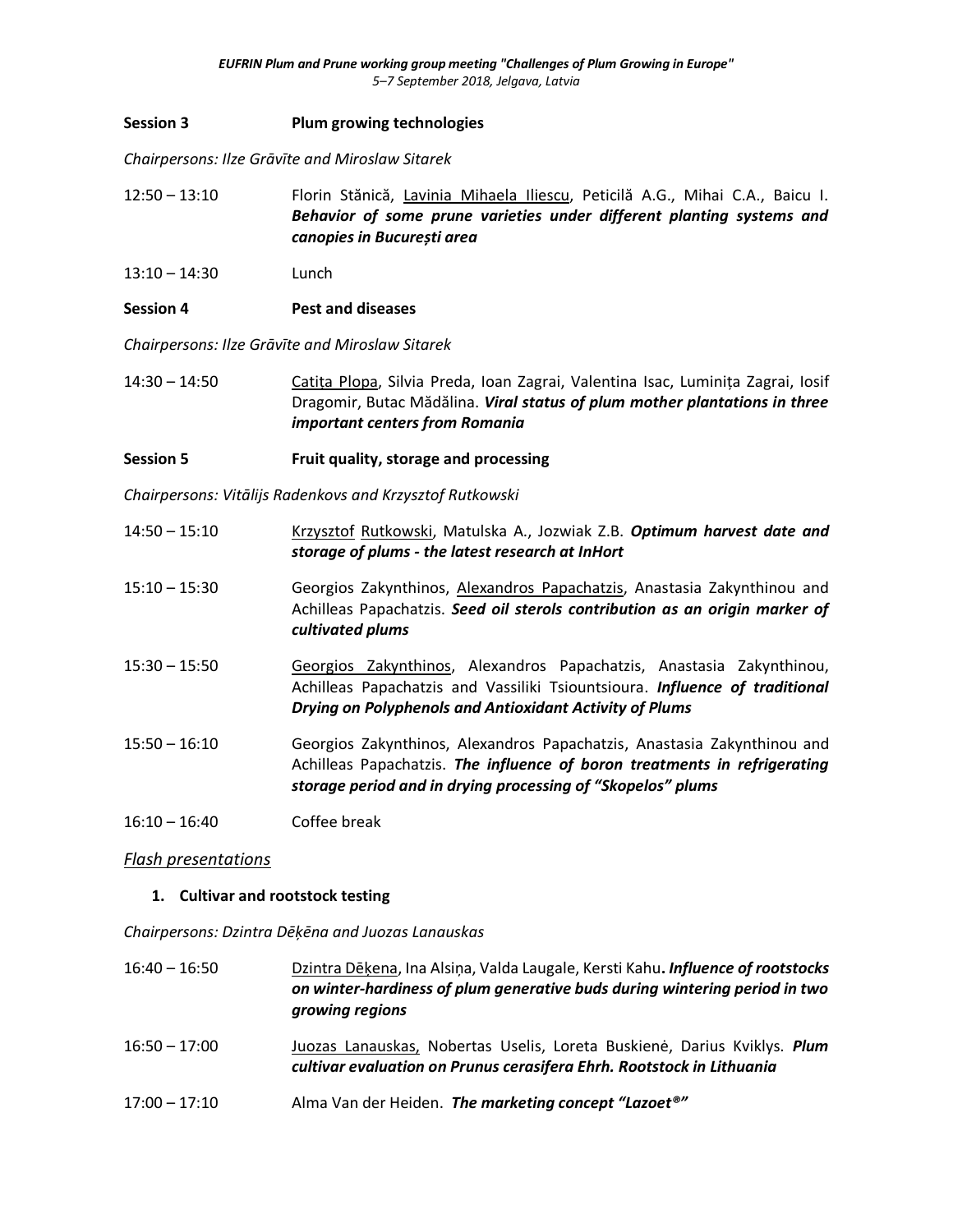# **2. Genetic resources and breeding**

*Chairpersons: Dzintra Dēķēna and Juozas Lanauskas*

17:10 – 17:20 Laila Ikase. *Diploid plum genetic resources and variety testing in Latvia*

## **3. Plum growing technologies and propagation**

*Chairpersons: Darius Kviklys and Alexandros Papachatzis*

- 17:20 17:30 Ilze Grāvīte, Edgars Cirša, Edīte Kaufmane. *The influence of different pruning systems on the beginning of domestic plum production and yield*
- 17:30 17:40 Jan Wolf, Ivo Ondrášek and Tomáš Nečas. *The possibilities of spring budding in the conditions of the Czech Republic for cultivation of plum nursery trees*
- 17:40 17:50 Ingrida Mazeikiene, Darius Kviklys, Jurate Brone Siksnianiene. *Influence of ribavirin on Prunus domestica L. regeneration, genome stability and virus eradication in vitro*

## **4. Fruit quality, storage and processing**

*Chairpersons: Darius Kviklys and* Alexandros Papachatzis

- 17:50 18:00 Inta Krasnova, Anita Olšteine, Dalija Segliņa, Vitalijs Radenkovs. *Use of myrobalan plum (Prunus cerasifera) in the diversification of chicken barbecue flavor*
- 18:00 18:10 Vitālijs Radenkovs, Dalija Segliņa, Edīte Kaufmane. *The influence of 1 methylcyclopropene on plum (Prunus domestica L) quality during postharvest storage*
- 18:10 18:20 Paweł Górnaś, Magdalena Rudzińska, Marianna Raczyk, Inga Mišina, Arianne Soliven, Gunārs Lācis, Dalija Segliņa. *Plum industrial by-products as a source of oil, essential fatty acids, tocopherols, tocotrienols, carotenoids and squalene: Impact of the species and genotype*
- 19:00 Dinner at University of Life Science and Technologies, room "Zelta Zāle" (Golden Hall)